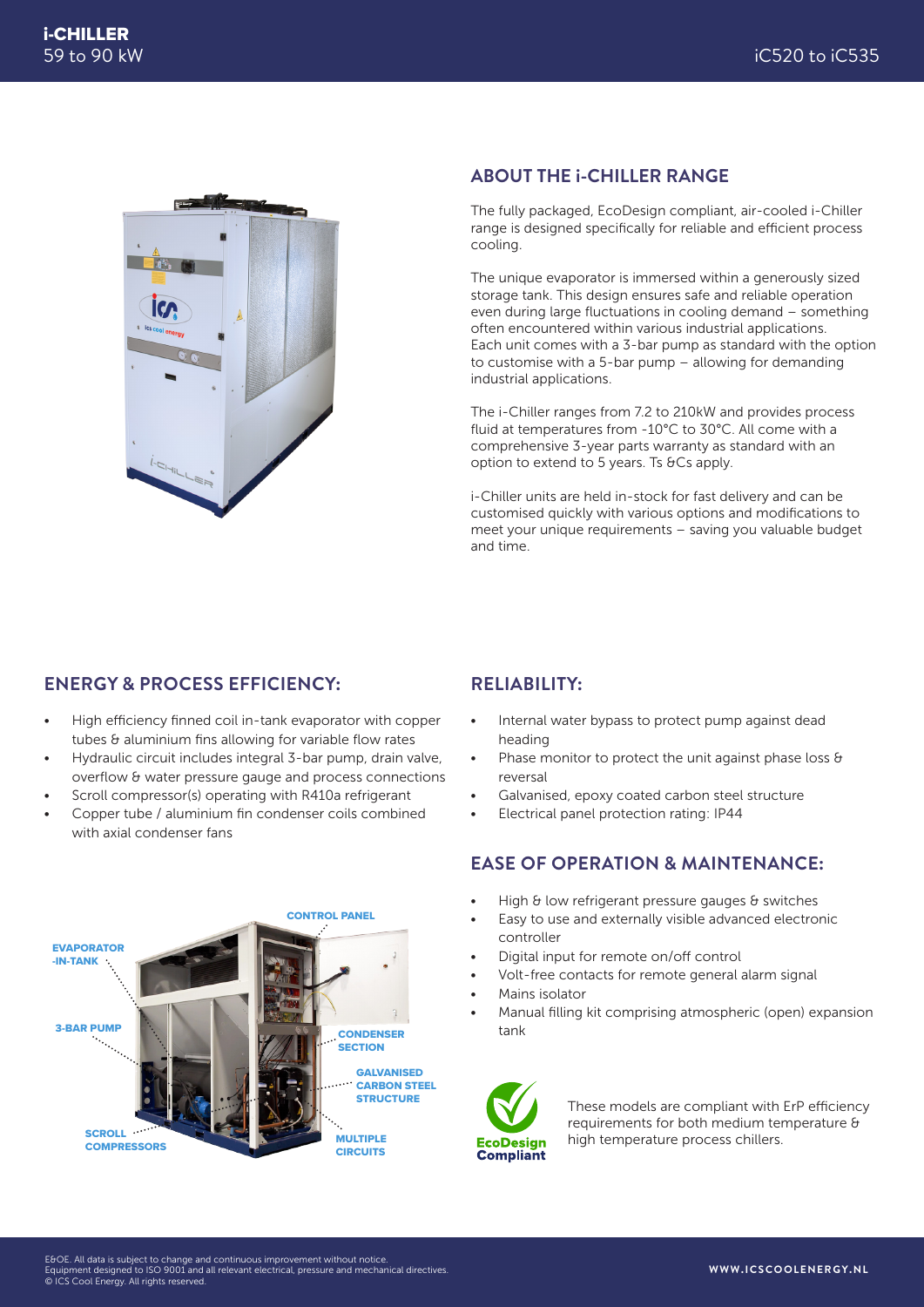$\bullet$  = Standard /  $o$  = Optional

|                                       | iC520      | iC525      | iC530      | iC535      |
|---------------------------------------|------------|------------|------------|------------|
| Atmospheric fill & vent tank          | $\bullet$  | $\bullet$  | $\bullet$  |            |
| Remote on/off                         | $\bullet$  | $\bullet$  | $\bullet$  |            |
| Volt free alarm contact               |            |            |            |            |
| Water pressure gauge                  | $\bullet$  | $\bullet$  |            |            |
| Low pressure safety switch            |            |            |            |            |
| High pressure safety switch           | $\bullet$  | $\bullet$  |            |            |
| Antifreeze protection                 |            |            |            |            |
| Outlet temperature indication         |            |            |            |            |
| Condensing pressure switch            |            |            |            |            |
| Tank level sensor                     | $\bullet$  |            |            |            |
| Alarm history                         |            |            |            |            |
| Automatic compressor rotation         | $\bullet$  | $\bullet$  |            |            |
| Non-ferrous fluid circuit             | $\circ$    | $\circ$    | $\circ$    | $\circ$    |
| Pressuirsed non-ferrous fluid circuit | $\circ$    | $\circ$    | $\circ$    | $\circ$    |
| Close temperature control +/- 0.5K    | $\circ$    | $\circ$    | $\circ$    | $\circ$    |
| Low ambient to -20°C                  | $\circ$    | $\circ$    | $\circ$    | $\circ$    |
| High efficiency brushless axial fans  | $\bigcirc$ | $\circ$    | $\circ$    | $\circ$    |
| P5 High pressure pump                 | $\circ$    | $\circ$    | $\circ$    | $\circ$    |
| Run / standby pumps                   | $\circ$    | $\circ$    | $\circ$    | $\circ$    |
| Phase cut fan speed controller        | $\circ$    | $\circ$    | $\circ$    | $\circ$    |
| Anti-Floodback                        | $\circ$    | $\circ$    | $\bigcirc$ | $\circ$    |
| Water filter                          | $\circ$    | $\circ$    | $\circ$    | $\circ$    |
| Manual bypass                         | $\bigcirc$ | $\circ$    | $\circ$    | $\circ$    |
| Pressure relief bypass                | $\circ$    | $\circ$    | $\circ$    | $\circ$    |
| Compressor soft start                 | $\circ$    | $\circ$    | $\circ$    | $\circ$    |
| Electronic expansion valve            | $\circ$    | $\circ$    | $\bigcirc$ | $\circ$    |
| Condensers coil coating               | $\circ$    | $\circ$    | $\circ$    | $\circ$    |
| Pre Heat inline heater                | $\circ$    | $\circ$    | $\circ$    | $\circ$    |
| Trace heating for frost protection    | $\bigcirc$ | $\circ$    | $\bigcirc$ | $\circ$    |
| Loose kits                            |            |            |            |            |
| Manual bypass kit                     | $\circ$    | $\circ$    | $\circ$    | $\circ$    |
| Pressure relief bypass kit            | $\circ$    | $\bigcirc$ | $\bigcirc$ | $\circ$    |
| Pressurisation kit                    | $\circ$    | $\bigcirc$ | $\bigcirc$ | $\circ$    |
| Advanced remote control kit           | $\circ$    | $\circ$    | $\circ$    | $\circ$    |
| RS485 Modbus trend kit                | $\bigcirc$ | $\bigcirc$ | $\bigcirc$ | $\circ$    |
| Gateway Modbus trend kit              | $\circ$    | $\circ$    | $\bigcirc$ | $\circ$    |
| xWEB Supervisor kit                   | $\circ$    | $\circ$    | $\bigcirc$ | $\circ$    |
| xWEB Supervisor kit with GPRS         | $\circ$    | $\bigcirc$ | $\bigcirc$ | $\circ$    |
| Remote X                              | $\circ$    | $\circ$    | $\circ$    | $\circ$    |
| Master/Slave modularity kit           | $\circ$    | $\bigcirc$ | $\bigcirc$ | $\circ$    |
| Glycol filling kit                    | $\bigcirc$ | $\bigcirc$ | $\bigcirc$ | $\bigcirc$ |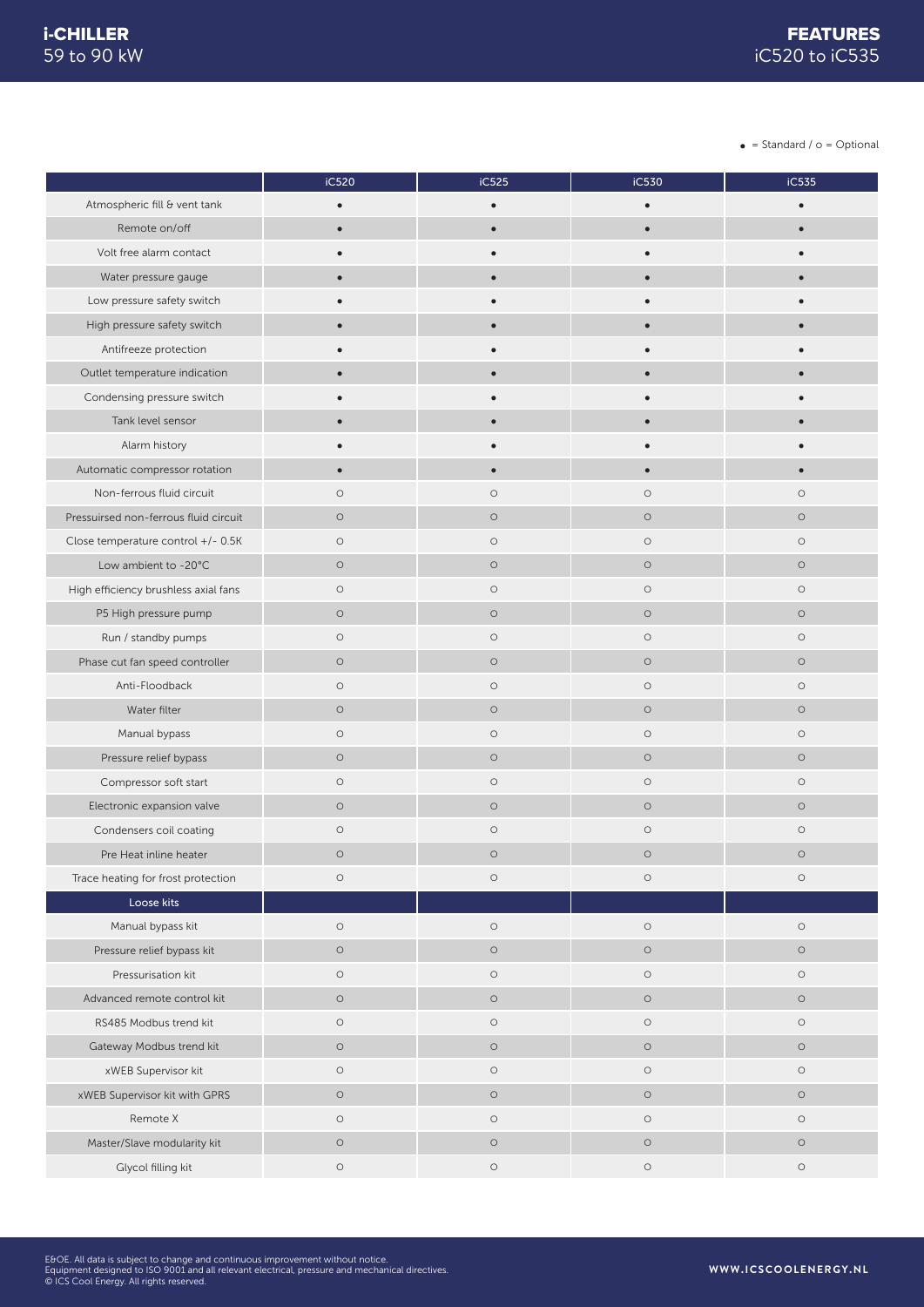|                |                                   |                          | iC520       | iC525          | iC530       | iC535       |
|----------------|-----------------------------------|--------------------------|-------------|----------------|-------------|-------------|
|                | Cooling Capacity (1)              | kW                       | 60.1        | 69.2           | 80.1        | 92.1        |
|                | Total absorbed power (1)          | kW                       | 15.7        | 18.1           | 20.3        | 24.4        |
|                | EER(1)                            | $\overline{\phantom{a}}$ | 3.82        | 3.82           | 3.95        | 3.78        |
|                | Cooling Capacity (2)              | kW                       | 44.5        | 50.8           | 59.4        | 67.9        |
|                | Total absorbed power (2)          | kW                       | 17.9        | 20.9           | 23.1        | 27.1        |
|                | EER (2)                           | ÷,                       | 2.48        | 2.43           | 2.57        | 2.50        |
|                | Min / max ambient temps. (3)      | $^{\circ}{\rm C}$        | $-5/+43$    |                | $-5/+44$    |             |
|                | Min / max fluid supply temps. (4) | $\rm ^{\circ}C$          | $-10/ + 30$ | $-10/ + 30$    | $-10/ + 30$ | $-10/ + 30$ |
|                | Compressors                       |                          |             |                |             |             |
|                | Cooling circuits                  | No.                      |             | $\mathbf{1}$   |             |             |
|                | Compressors per circuit           | No.                      |             | $\overline{c}$ |             |             |
|                | Capacity control                  | %                        |             | $0 - 50 - 100$ |             |             |
|                | SEPR HT                           | $\overline{\phantom{a}}$ | 5.05        | 5.12           | 4.75        | 4.85        |
|                | SEPR MT                           | $\overline{\phantom{a}}$ | 3.09        | 3.34           | 3.04        | 3.05        |
|                | Electrical power supply (5)       |                          |             |                |             |             |
|                | Power                             | V/Ph/Hz                  |             | 400/3-PE/50    |             |             |
|                | Auxiliary                         | V/Ph/Hz                  |             | 24-230/1/50    |             |             |
|                | Maximum absorbed power            | kW                       | 23.72       | 27.02          | 31.05       | 36.25       |
|                | Maximum absorbed current          | A                        | 39.9        | 45.86          | 52.52       | 63.11       |
|                | Starting current                  | A                        | 134.47      | 144.45         | 168.25      | 207.11      |
|                | Fans                              |                          |             |                |             |             |
|                | Fans number                       | No.                      |             | $\overline{c}$ |             | 3           |
|                | Total airflow                     | $m\frac{3}{h}$           | 16,200      | 16,000         | 22,200      | 21,600      |
|                | Nominal power (per fan)           | kW                       |             | 0.71           |             |             |
|                | Hydraulic group                   |                          |             |                |             |             |
|                | Water flow rate (5)               | m3/h                     |             | 7.2/18.0       |             | 6.0/20.0    |
| P3             | Available pump head pressure (6)  | barg                     |             | 2.8 / 2.3      |             | 3.5 / 2.5   |
|                | Nominal absorbed power            | kW                       |             | 1.85           |             | 2.2         |
|                | Water flow rate (5)               | m3/h                     |             | 6.0/21.6       |             |             |
| P <sub>5</sub> | Available pump head pressure (6)  | barg                     |             | 5.2/3.9        |             |             |
|                | Nominal absorbed power            | kW                       |             | 4.0            |             |             |
|                | Tank volume                       | Ť                        |             | 350            |             |             |
|                | Max working pressure              | barg                     |             | $6\,$          |             |             |
|                | Water connections                 | <b>BSP</b>               |             | 2"             |             |             |
|                | Sound levels (7)                  |                          |             |                |             |             |
|                | Sound power                       | dB(A)                    |             | 84.3           |             | 86.0        |
|                | Sound pressure                    | dB(A)                    |             | 56.3           |             | 58.0        |
|                | Dimensions & installed weight     |                          |             |                |             |             |
|                | Length                            | mm                       |             | 2,250          |             |             |
|                | Width                             | mm                       |             |                | 866         |             |
|                |                                   |                          |             |                |             |             |
|                | Height<br>Weight                  | mm                       | 1,006       | 2,054          |             |             |

(1) Evaporator outlet / inlet temperatures +15°C/+20°C, external ambient temperature +25°C, total absorbed power includes compressors & fans

(2) Evaporator outlet / inlet temperatures +7°C/+12°C, external ambient temperature +35°C, total absorbed power includes compressors & fans

(3) Standard unit configuration operating with evaporator outlet / inlet temperatures +15°C/+20°C

(4) Protection class IP54

(5) Minimum / maximum water flow rates achievable by pump

(6) Available head pressure at outlet of unit at the minimum / maximum water flow rates (7) Sound power determined on basis of measurements taken in accordance with ISO 3744. Sound pressure at 10m average value obtained in free field on a reflective surface at 10m distance from the side of the condenser coils & at a height of 1.6m from the unit support base. Values with tolerance  $\pm$  2dB. The sound levels refer to unit operation under full load in nominal conditions.

Unless otherwise specified, the above data refers to unit configuration with standard axial fans & fitted with standard P3 pump.

Data declared according to UNI EN 14511-2013.

SEPR HT: Data declared in compliance with the European Regulation (EU) 2016/2281 with regard to ecodesign requirements for cooling products and high temperature process chillers.

SEPR MT: Data declared in compliance with the European Regulation (EU) 2015/1095 with regard to ecodesign requirements for medium temperature & low temperature process chillers.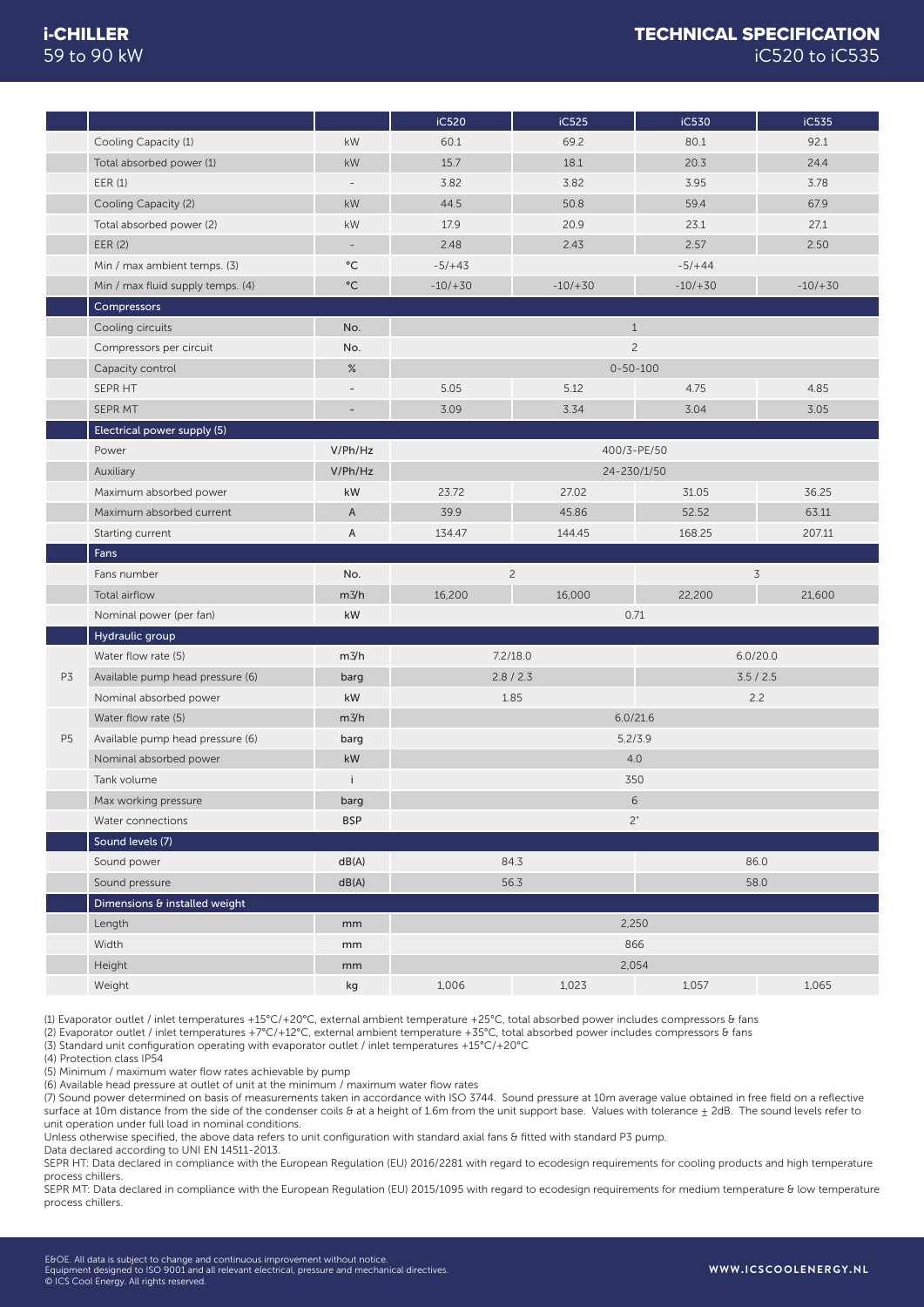|                                                                             | Information requirements for high temperature process chillers - SEPR HT |                                                                       |                          |
|-----------------------------------------------------------------------------|--------------------------------------------------------------------------|-----------------------------------------------------------------------|--------------------------|
| Model:                                                                      |                                                                          | iC520                                                                 |                          |
| Type of condensing:                                                         |                                                                          | Air-cooled                                                            |                          |
| Refrigerant fluid:                                                          |                                                                          | Water                                                                 |                          |
| Item                                                                        | Symbol                                                                   | Value                                                                 | Unit                     |
| Operating temperature                                                       | t                                                                        | 7,00                                                                  | $^{\circ}$ C             |
| Seasonal energy performance ratio                                           | SEPR HT                                                                  | 5.05                                                                  | $\left[ -\right]$        |
| Anual electricity consumption                                               | Q                                                                        | 63797,46                                                              | kWh/a                    |
| Parameters at full load and reference ambient temperature at rating point A |                                                                          |                                                                       |                          |
| Rated refrigeration capacity                                                | $P_A$                                                                    | 43,9                                                                  | kW                       |
| Rated power input                                                           | DA                                                                       | 17,19                                                                 | kW                       |
| Rated energy efficiency ratio                                               | <b>EER</b> pc.A                                                          | 2,55                                                                  | $\left[ -\right]$        |
| Parameters at rating point B                                                |                                                                          |                                                                       |                          |
| Declared refrigeration capacity                                             | P <sub>B</sub>                                                           | 49,3                                                                  | kW                       |
| Declared power input                                                        | <b>D</b> <sub>B</sub>                                                    | 13,72                                                                 | kW                       |
| Declared energy efficiency ratio                                            | EER <sub>DC.B</sub>                                                      | 3,60                                                                  | $\left[ -\right]$        |
| Parameters at rating point C                                                |                                                                          |                                                                       |                          |
| Declared refrigeration capacity                                             | P <sub>C</sub>                                                           | 54,2                                                                  | kW                       |
| Declared power input                                                        | Dc                                                                       | 11,21                                                                 | kW                       |
| Declared energy efficiency ratio                                            | <b>EER</b> pc.c                                                          | 4,83                                                                  | $\left[ -\right]$        |
| Parameters at rating point D                                                |                                                                          |                                                                       |                          |
| Declared refrigeration capacity                                             | P <sub>D</sub>                                                           | 58,7                                                                  | kW                       |
| Declared power input                                                        | D <sub>D</sub>                                                           | 9.51                                                                  | kW                       |
| Declared energy efficiency ratio                                            | EERpc.p                                                                  | 6,18                                                                  | $[-]$                    |
| Other items                                                                 |                                                                          |                                                                       |                          |
| Capacity control                                                            |                                                                          | Progressive                                                           |                          |
| Degradation co-efficient chillers                                           | $C_{dc}$                                                                 | 0,90                                                                  | $\left[ \, - \, \right]$ |
| Type and GWP of the refrigerant                                             | <b>R410A</b>                                                             | 2088,00                                                               | kg CO2 eq (100 years)    |
| Contact details                                                             |                                                                          | ICS Cool Energy B.V. - Rotschotseweg 4, 5271 WX Sint - Michielsgestel |                          |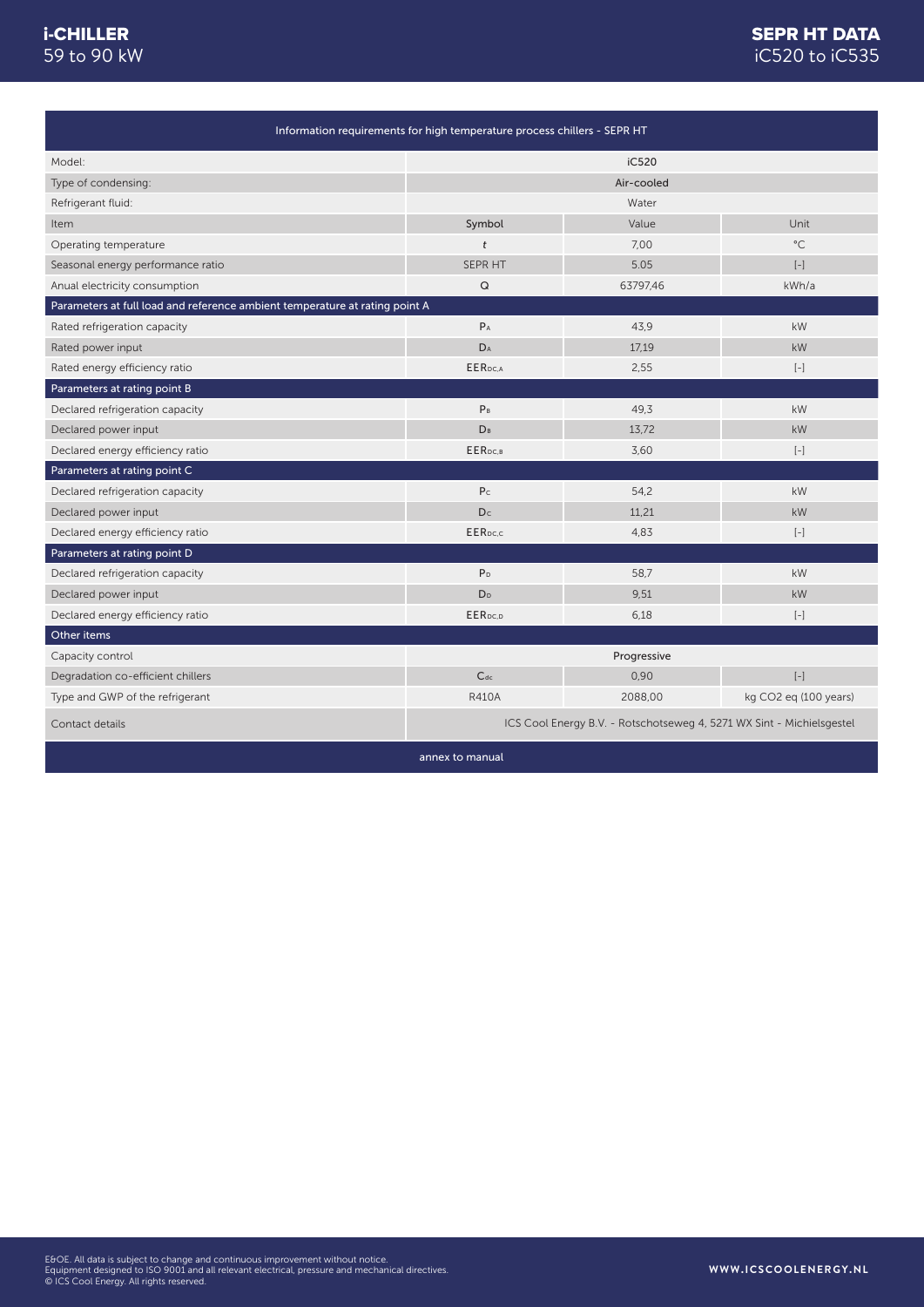|                                                                             | Information requirements for high temperature process chillers - SEPR HT |                                                                       |                                                                                                                                                                                                                     |
|-----------------------------------------------------------------------------|--------------------------------------------------------------------------|-----------------------------------------------------------------------|---------------------------------------------------------------------------------------------------------------------------------------------------------------------------------------------------------------------|
| Model:                                                                      |                                                                          | iC525                                                                 |                                                                                                                                                                                                                     |
| Type of condensing:                                                         |                                                                          | Air-cooled                                                            |                                                                                                                                                                                                                     |
| Refrigerant fluid:                                                          |                                                                          | Water                                                                 |                                                                                                                                                                                                                     |
| Item                                                                        | Symbol                                                                   | Value                                                                 | Unit                                                                                                                                                                                                                |
| Operating temperature                                                       | t                                                                        | 7,00                                                                  | $^{\circ}$ C                                                                                                                                                                                                        |
| Seasonal energy performance ratio                                           | SEPR HT                                                                  | 5.12                                                                  | $[-]$                                                                                                                                                                                                               |
| Anual electricity consumption                                               | $\mathsf Q$                                                              | 71736.31                                                              | kWh/a                                                                                                                                                                                                               |
| Parameters at full load and reference ambient temperature at rating point A |                                                                          |                                                                       |                                                                                                                                                                                                                     |
| Rated refrigeration capacity                                                | $P_A$                                                                    | 50,1                                                                  | kW                                                                                                                                                                                                                  |
| Rated power input                                                           | D <sub>A</sub>                                                           | 20,29                                                                 | kW                                                                                                                                                                                                                  |
| Rated energy efficiency ratio                                               | <b>EER</b> DC.A                                                          | 2,47                                                                  | $\left[ -\right]$                                                                                                                                                                                                   |
| Parameters at rating point B                                                |                                                                          |                                                                       |                                                                                                                                                                                                                     |
| Declared refrigeration capacity                                             | P <sub>B</sub>                                                           | 56.0                                                                  | kW                                                                                                                                                                                                                  |
| Declared power input                                                        | <b>D</b> <sub>B</sub>                                                    | 15.72                                                                 | kW                                                                                                                                                                                                                  |
| Declared energy efficiency ratio                                            | EER <sub>DC.B</sub>                                                      | 3,62                                                                  | $\left[ -\right]$                                                                                                                                                                                                   |
| Parameters at rating point C                                                |                                                                          |                                                                       |                                                                                                                                                                                                                     |
| Declared refrigeration capacity                                             | P <sub>c</sub>                                                           | 62.8                                                                  | kW                                                                                                                                                                                                                  |
| Declared power input                                                        | D <sub>c</sub>                                                           | 12.66                                                                 | kW                                                                                                                                                                                                                  |
| Declared energy efficiency ratio                                            | <b>EER</b> pc.c                                                          | 4,96                                                                  | $\left[ -\right]$                                                                                                                                                                                                   |
| Parameters at rating point D                                                |                                                                          |                                                                       |                                                                                                                                                                                                                     |
| Declared refrigeration capacity                                             | P <sub>D</sub>                                                           | 67,6                                                                  | kW                                                                                                                                                                                                                  |
| Declared power input                                                        | D <sub>D</sub>                                                           | 10,86                                                                 | kW                                                                                                                                                                                                                  |
| Declared energy efficiency ratio                                            | EER <sub>DC,D</sub>                                                      | 6,22                                                                  | $[-]$                                                                                                                                                                                                               |
| Other items                                                                 |                                                                          |                                                                       |                                                                                                                                                                                                                     |
| Capacity control                                                            |                                                                          | Progressive                                                           |                                                                                                                                                                                                                     |
| Degradation co-efficient chillers                                           | $C_{dc}$                                                                 | 0,90                                                                  | $\left[ -\right] % \begin{minipage}[b]{.45\linewidth} \centering \includegraphics[width=\textwidth]{figs/fig_4b}% \caption{The average number of times in the left and right.} \label{fig:fig_4b}% \end{minipage}%$ |
| Type and GWP of the refrigerant                                             | <b>R410A</b>                                                             | 2088,00                                                               | kg CO2 eq (100 years)                                                                                                                                                                                               |
| Contact details                                                             |                                                                          | ICS Cool Energy B.V. - Rotschotseweg 4, 5271 WX Sint - Michielsgestel |                                                                                                                                                                                                                     |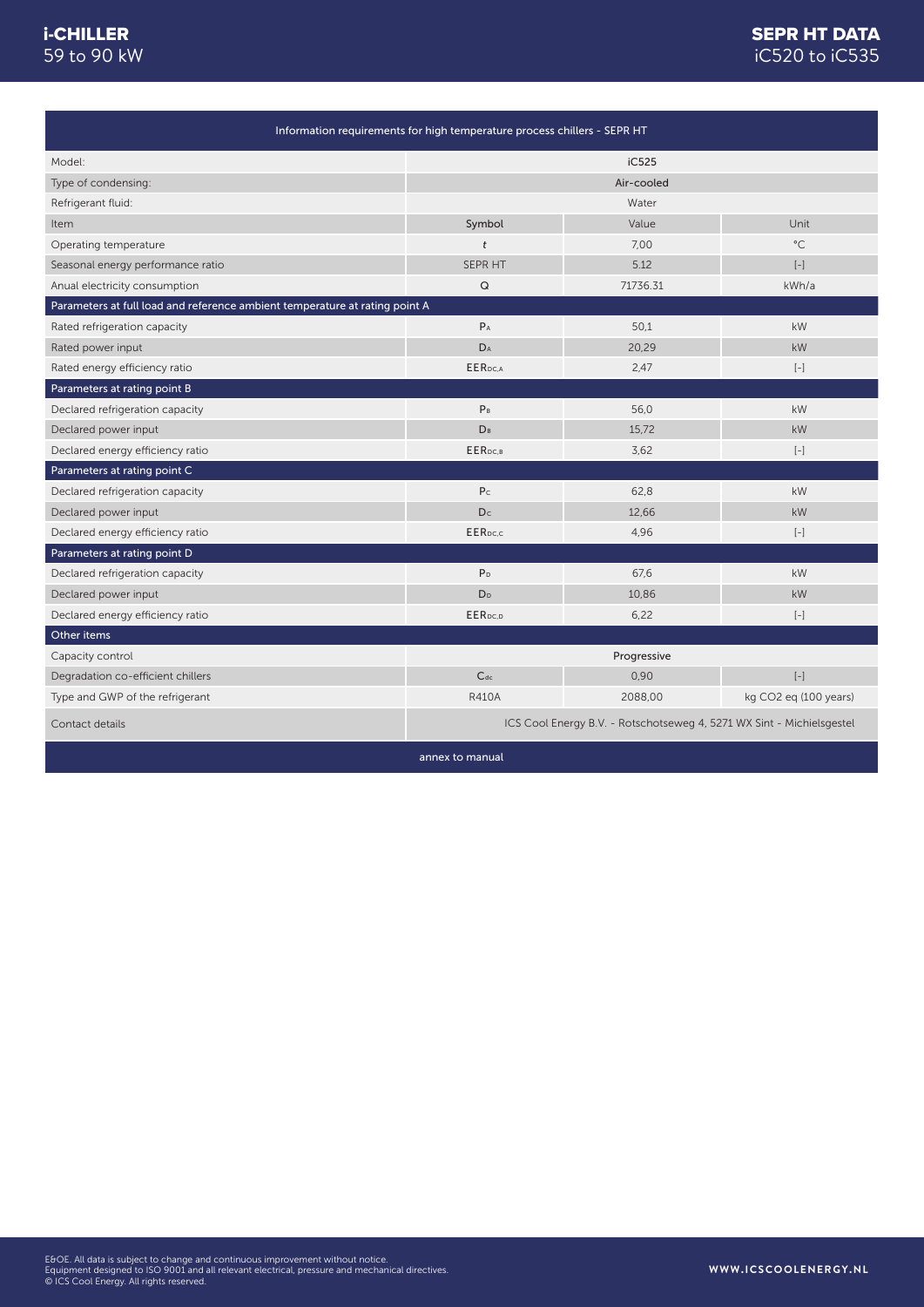|                                                                             | Information requirements for high temperature process chillers - SEPR HT |                                                                       |                          |
|-----------------------------------------------------------------------------|--------------------------------------------------------------------------|-----------------------------------------------------------------------|--------------------------|
| Model:                                                                      |                                                                          | iC530                                                                 |                          |
| Type of condensing:                                                         |                                                                          | Air-cooled                                                            |                          |
| Refrigerant fluid:                                                          |                                                                          | Water                                                                 |                          |
| Item                                                                        | Symbol                                                                   | Value                                                                 | Unit                     |
| Operating temperature                                                       | $\dot{t}$                                                                | 7.00                                                                  | $^{\circ}$ C             |
| Seasonal energy performance ratio                                           | SEPR HT                                                                  | 4,75                                                                  | $\left[ -\right]$        |
| Anual electricity consumption                                               | $\mathsf Q$                                                              | 90147,93                                                              | kWh/a                    |
| Parameters at full load and reference ambient temperature at rating point A |                                                                          |                                                                       |                          |
| Rated refrigeration capacity                                                | $P_A$                                                                    | 58,4                                                                  | kW                       |
| Rated power input                                                           | DA                                                                       | 22,57                                                                 | kW                       |
| Rated energy efficiency ratio                                               | EER <sub>pc.A</sub>                                                      | 2,59                                                                  | $[-]$                    |
| Parameters at rating point B                                                |                                                                          |                                                                       |                          |
| Declared refrigeration capacity                                             | $P_B$                                                                    | 65,6                                                                  | kW                       |
| Declared power input                                                        | <b>DB</b>                                                                | 18.25                                                                 | kW                       |
| Declared energy efficiency ratio                                            | EER <sub>DC.B</sub>                                                      | 3,59                                                                  | $\left[ -\right]$        |
| Parameters at rating point C                                                |                                                                          |                                                                       |                          |
| Declared refrigeration capacity                                             | P <sub>c</sub>                                                           | 71,9                                                                  | kW                       |
| Declared power input                                                        | Dc                                                                       | 15.39                                                                 | kW                       |
| Declared energy efficiency ratio                                            | <b>EER</b> pc.c                                                          | 4,67                                                                  | $[-]$                    |
| Parameters at rating point D                                                |                                                                          |                                                                       |                          |
| Declared refrigeration capacity                                             | P <sub>D</sub>                                                           | 46,7                                                                  | kW                       |
| Declared power input                                                        | D <sub>D</sub>                                                           | 8,50                                                                  | kW                       |
| Declared energy efficiency ratio                                            | EER <sub>pc,p</sub>                                                      | 5,50                                                                  | $\left[ -\right]$        |
| Other items                                                                 |                                                                          |                                                                       |                          |
| Capacity control                                                            |                                                                          | Progressive                                                           |                          |
| Degradation co-efficient chillers                                           | $C_{dc}$                                                                 | 0,90                                                                  | $\left[ \, - \, \right]$ |
| Type and GWP of the refrigerant                                             | <b>R410A</b>                                                             | 2088,00                                                               | kg CO2 eq (100 years)    |
| Contact details                                                             |                                                                          | ICS Cool Energy B.V. - Rotschotseweg 4, 5271 WX Sint - Michielsgestel |                          |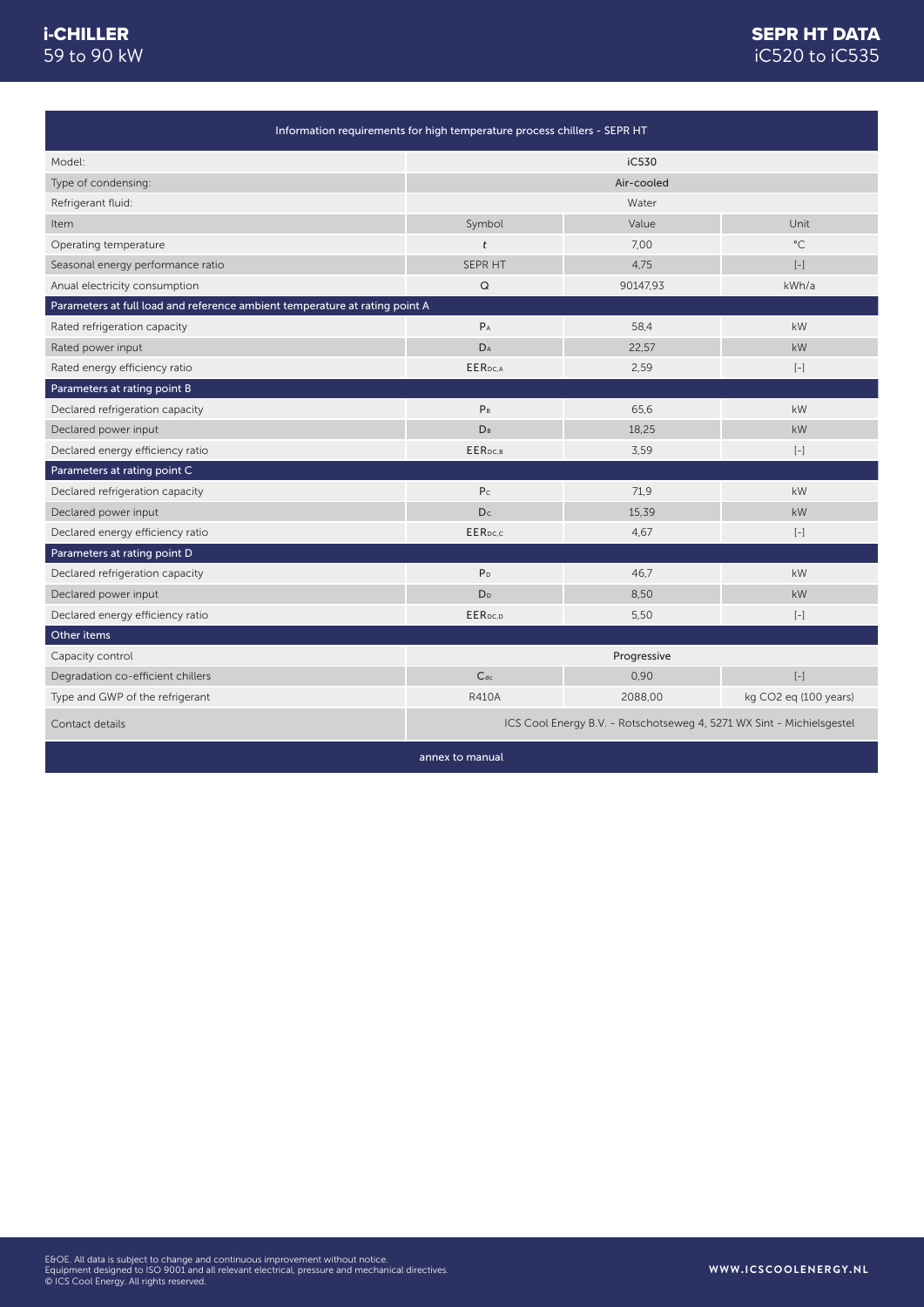|                                                                             | Information requirements for high temperature process chillers - SEPR HT |                                                                       |                          |
|-----------------------------------------------------------------------------|--------------------------------------------------------------------------|-----------------------------------------------------------------------|--------------------------|
| Model:                                                                      |                                                                          | iC535                                                                 |                          |
| Type of condensing:                                                         |                                                                          | Air-cooled                                                            |                          |
| Refrigerant fluid:                                                          |                                                                          | Water                                                                 |                          |
| Item                                                                        | Symbol                                                                   | Value                                                                 | Unit                     |
| Operating temperature                                                       | t                                                                        | 7,00                                                                  | $^{\circ}$ C             |
| Seasonal energy performance ratio                                           | SEPR HT                                                                  | 4,85                                                                  | $\left[ -\right]$        |
| Anual electricity consumption                                               | Q                                                                        | 102756,79                                                             | kWh/a                    |
| Parameters at full load and reference ambient temperature at rating point A |                                                                          |                                                                       |                          |
| Rated refrigeration capacity                                                | $P_A$                                                                    | 67,8                                                                  | kW                       |
| Rated power input                                                           | DA                                                                       | 27,14                                                                 | kW                       |
| Rated energy efficiency ratio                                               | <b>EER</b> pc.A                                                          | 2,50                                                                  | $\left[ -\right]$        |
| Parameters at rating point B                                                |                                                                          |                                                                       |                          |
| Declared refrigeration capacity                                             | P <sub>B</sub>                                                           | 75,8                                                                  | kW                       |
| Declared power input                                                        | <b>D</b> <sub>B</sub>                                                    | 21,81                                                                 | kW                       |
| Declared energy efficiency ratio                                            | EER <sub>DC.B</sub>                                                      | 3,48                                                                  | $\left[ -\right]$        |
| Parameters at rating point C                                                |                                                                          |                                                                       |                          |
| Declared refrigeration capacity                                             | P <sub>C</sub>                                                           | 82,7                                                                  | kW                       |
| Declared power input                                                        | Dc                                                                       | 17,89                                                                 | kW                       |
| Declared energy efficiency ratio                                            | <b>EER</b> pc.c                                                          | 4,62                                                                  | $\left[ -\right]$        |
| Parameters at rating point D                                                |                                                                          |                                                                       |                          |
| Declared refrigeration capacity                                             | P <sub>D</sub>                                                           | 54,2                                                                  | kW                       |
| Declared power input                                                        | D <sub>D</sub>                                                           | 9.16                                                                  | kW                       |
| Declared energy efficiency ratio                                            | EERpc.p                                                                  | 5,92                                                                  | $[-]$                    |
| Other items                                                                 |                                                                          |                                                                       |                          |
| Capacity control                                                            |                                                                          | Progressive                                                           |                          |
| Degradation co-efficient chillers                                           | $C_{dc}$                                                                 | 0,90                                                                  | $\left[ \, - \, \right]$ |
| Type and GWP of the refrigerant                                             | <b>R410A</b>                                                             | 2088,00                                                               | kg CO2 eq (100 years)    |
| Contact details                                                             |                                                                          | ICS Cool Energy B.V. - Rotschotseweg 4, 5271 WX Sint - Michielsgestel |                          |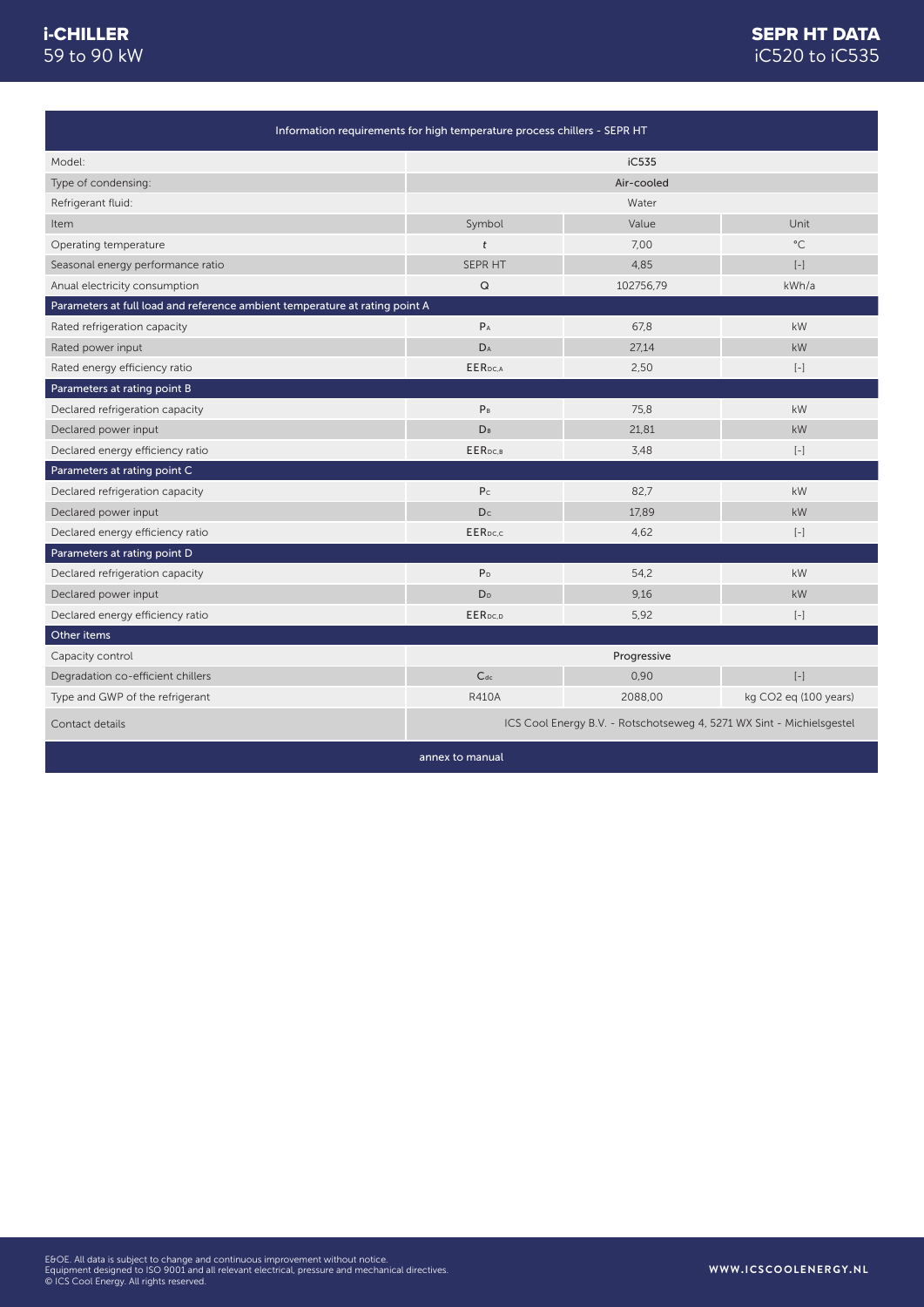# iC520 to iC535 SEPR MT DATA

|                                                                             | Information requirements for medium temperature process chillers - SEPR MT |                                                                       |                       |
|-----------------------------------------------------------------------------|----------------------------------------------------------------------------|-----------------------------------------------------------------------|-----------------------|
| Model:                                                                      |                                                                            | iC520                                                                 |                       |
| Type of condensing:                                                         |                                                                            | Air-cooled                                                            |                       |
| Refrigerant fluid:                                                          |                                                                            | <b>Brine</b>                                                          |                       |
| Item                                                                        | Symbol                                                                     | Value                                                                 | Unit                  |
| Operating temperature                                                       | t                                                                          | $-8$                                                                  | $^{\circ}$ C          |
| Seasonal energy performance ratio                                           | <b>SEPR MT</b>                                                             | 3.09                                                                  | $[-]$                 |
| Anual electricity consumption                                               | $\mathsf Q$                                                                | 59705                                                                 | kWh/a                 |
| Parameters at full load and reference ambient temperature at rating point A |                                                                            |                                                                       |                       |
| Rated refrigeration capacity                                                | $P_A$                                                                      | 25.10                                                                 | kW                    |
| Rated power input                                                           | DA                                                                         | 15.64                                                                 | kW                    |
| Rated energy efficiency ratio                                               | <b>EERA</b>                                                                | 1.60                                                                  | $[-]$                 |
| Parameters at rating point B                                                |                                                                            |                                                                       |                       |
| Declared refrigeration capacity                                             | P <sub>B</sub>                                                             | 23.35                                                                 | kW                    |
| Declared power input                                                        | DB                                                                         | 10.08                                                                 | <b>kW</b>             |
| Declared energy efficiency ratio                                            | <b>EERB</b>                                                                | 2.32                                                                  | $[-]$                 |
| Parameters at rating point C                                                |                                                                            |                                                                       |                       |
| Declared refrigeration capacity                                             | P <sub>c</sub>                                                             | 21.84                                                                 | kW                    |
| Declared power input                                                        | Dc                                                                         | 7.08                                                                  | kW                    |
| Declared energy efficiency ratio                                            | <b>EERc</b>                                                                | 3.09                                                                  | $\left[ -\right]$     |
| Parameters at rating point D                                                |                                                                            |                                                                       |                       |
| Declared refrigeration capacity                                             | P <sub>D</sub>                                                             | 20.08                                                                 | kW                    |
| Declared power input                                                        | D <sub>D</sub>                                                             | 5.70                                                                  | kW                    |
| Declared energy efficiency ratio                                            | <b>EER</b> <sub>D</sub>                                                    | 3.52                                                                  | $[-]$                 |
| Other items                                                                 |                                                                            |                                                                       |                       |
| Capacity control                                                            |                                                                            | Progressive                                                           |                       |
| Degradation co-efficient chillers                                           | C <sub>c</sub>                                                             | 0,90                                                                  | $\left[ -\right]$     |
| Type and GWP of the refrigerant                                             | <b>R410A</b>                                                               | 2088,00                                                               | kg CO2 eg (100 years) |
| Contact details                                                             |                                                                            | ICS Cool Energy B.V. - Rotschotseweg 4, 5271 WX Sint - Michielsgestel |                       |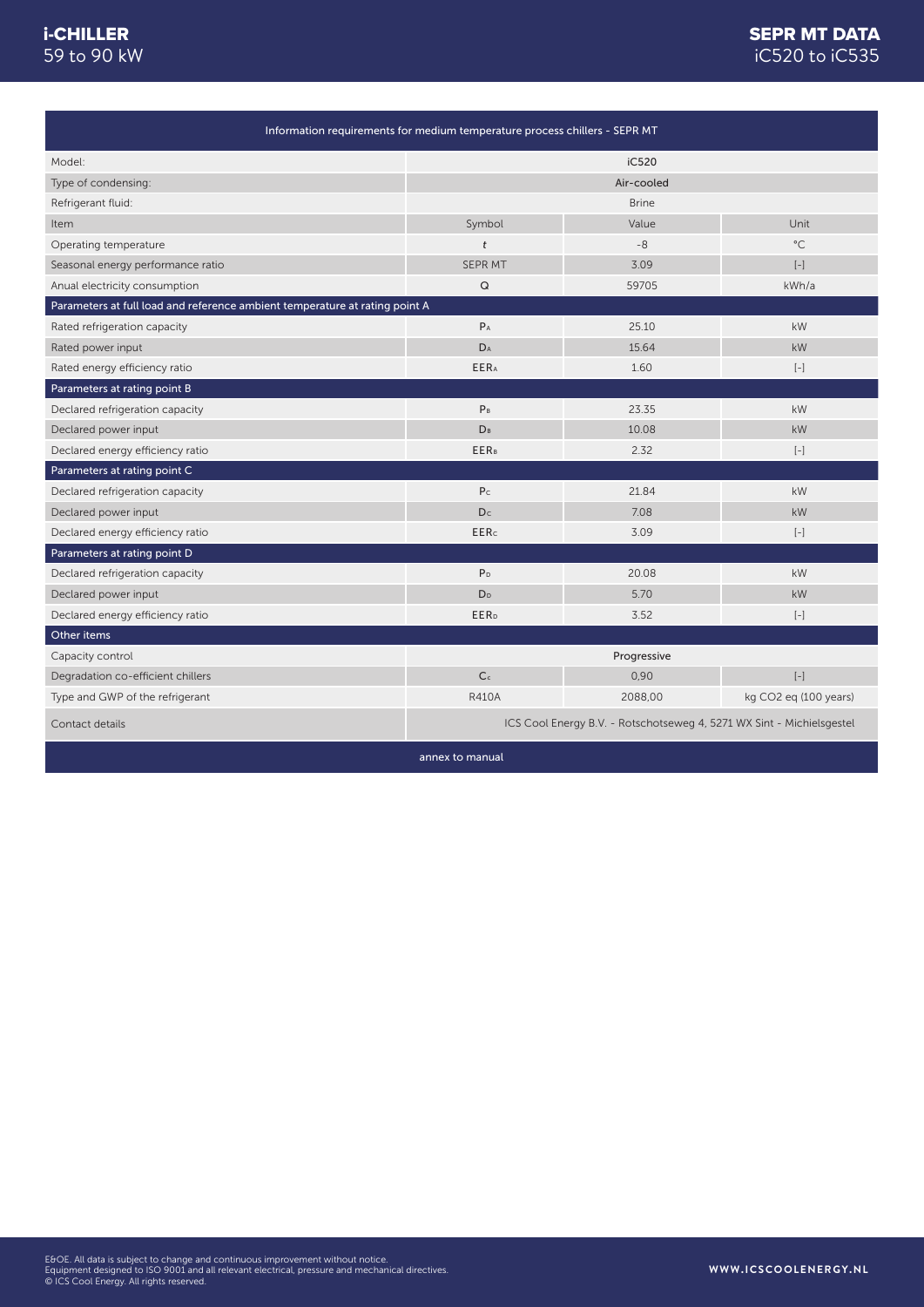# iC520 to iC535 SEPR MT DATA

| Information requirements for medium temperature process chillers - SEPR MT  |                         |                                                                       |                                                                                                                                                                                                                                                                                                                                                                                     |  |
|-----------------------------------------------------------------------------|-------------------------|-----------------------------------------------------------------------|-------------------------------------------------------------------------------------------------------------------------------------------------------------------------------------------------------------------------------------------------------------------------------------------------------------------------------------------------------------------------------------|--|
| Model:                                                                      |                         | iC525                                                                 |                                                                                                                                                                                                                                                                                                                                                                                     |  |
| Type of condensing:                                                         |                         | Air-cooled                                                            |                                                                                                                                                                                                                                                                                                                                                                                     |  |
| Refrigerant fluid:                                                          |                         | <b>Brine</b>                                                          |                                                                                                                                                                                                                                                                                                                                                                                     |  |
| Item                                                                        | Symbol                  | Value                                                                 | Unit                                                                                                                                                                                                                                                                                                                                                                                |  |
| Operating temperature                                                       | $\ddot{t}$              | $-8$                                                                  | $^{\circ}$ C                                                                                                                                                                                                                                                                                                                                                                        |  |
| Seasonal energy performance ratio                                           | <b>SEPR MT</b>          | 3.34                                                                  | $\left[ -\right]$                                                                                                                                                                                                                                                                                                                                                                   |  |
| Anual electricity consumption                                               | Q                       | 63740                                                                 | kWh/a                                                                                                                                                                                                                                                                                                                                                                               |  |
| Parameters at full load and reference ambient temperature at rating point A |                         |                                                                       |                                                                                                                                                                                                                                                                                                                                                                                     |  |
| Rated refrigeration capacity                                                | $P_A$                   | 28.97                                                                 | kW                                                                                                                                                                                                                                                                                                                                                                                  |  |
| Rated power input                                                           | DA                      | 18.17                                                                 | kW                                                                                                                                                                                                                                                                                                                                                                                  |  |
| Rated energy efficiency ratio                                               | <b>EERA</b>             | 1.59                                                                  | $\left[ -\right]$                                                                                                                                                                                                                                                                                                                                                                   |  |
| Parameters at rating point B                                                |                         |                                                                       |                                                                                                                                                                                                                                                                                                                                                                                     |  |
| Declared refrigeration capacity                                             | P <sub>B</sub>          | 26.94                                                                 | kW                                                                                                                                                                                                                                                                                                                                                                                  |  |
| Declared power input                                                        | D <sub>B</sub>          | 11.31                                                                 | kW                                                                                                                                                                                                                                                                                                                                                                                  |  |
| Declared energy efficiency ratio                                            | <b>EERB</b>             | 2.38                                                                  | $[-]$                                                                                                                                                                                                                                                                                                                                                                               |  |
| Parameters at rating point C                                                |                         |                                                                       |                                                                                                                                                                                                                                                                                                                                                                                     |  |
| Declared refrigeration capacity                                             | P <sub>C</sub>          | 25.20                                                                 | kW                                                                                                                                                                                                                                                                                                                                                                                  |  |
| Declared power input                                                        | Dc                      | 7.56                                                                  | kW                                                                                                                                                                                                                                                                                                                                                                                  |  |
| Declared energy efficiency ratio                                            | <b>EERc</b>             | 3.34                                                                  | $[-]$                                                                                                                                                                                                                                                                                                                                                                               |  |
| Parameters at rating point D                                                |                         |                                                                       |                                                                                                                                                                                                                                                                                                                                                                                     |  |
| Declared refrigeration capacity                                             | P <sub>D</sub>          | 23.18                                                                 | kW                                                                                                                                                                                                                                                                                                                                                                                  |  |
| Declared power input                                                        | D <sub>D</sub>          | 5.93                                                                  | kW                                                                                                                                                                                                                                                                                                                                                                                  |  |
| Declared energy efficiency ratio                                            | <b>EER</b> <sub>D</sub> | 3.91                                                                  | $\left[ -\right]$                                                                                                                                                                                                                                                                                                                                                                   |  |
| Other items                                                                 |                         |                                                                       |                                                                                                                                                                                                                                                                                                                                                                                     |  |
| Capacity control                                                            |                         | Progressive                                                           |                                                                                                                                                                                                                                                                                                                                                                                     |  |
| Degradation co-efficient chillers                                           | C <sub>c</sub>          | 0,90                                                                  | $\left[ -\right] % \includegraphics[width=0.9\textwidth]{images/TrDiag-Architecture.png} \caption{The first two different values of $A$ and $A$ is the same as in Figure \ref{fig:13}. The first two different values of $A$ is the same as in Figure \ref{fig:13}. The second two different values of $A$ is the same as in Figure \ref{fig:13}.} \label{fig:TrDiag-Architecture}$ |  |
| Type and GWP of the refrigerant                                             | <b>R410A</b>            | 2088,00                                                               | kg CO2 eg (100 years)                                                                                                                                                                                                                                                                                                                                                               |  |
| Contact details                                                             |                         | ICS Cool Energy B.V. - Rotschotseweg 4, 5271 WX Sint - Michielsgestel |                                                                                                                                                                                                                                                                                                                                                                                     |  |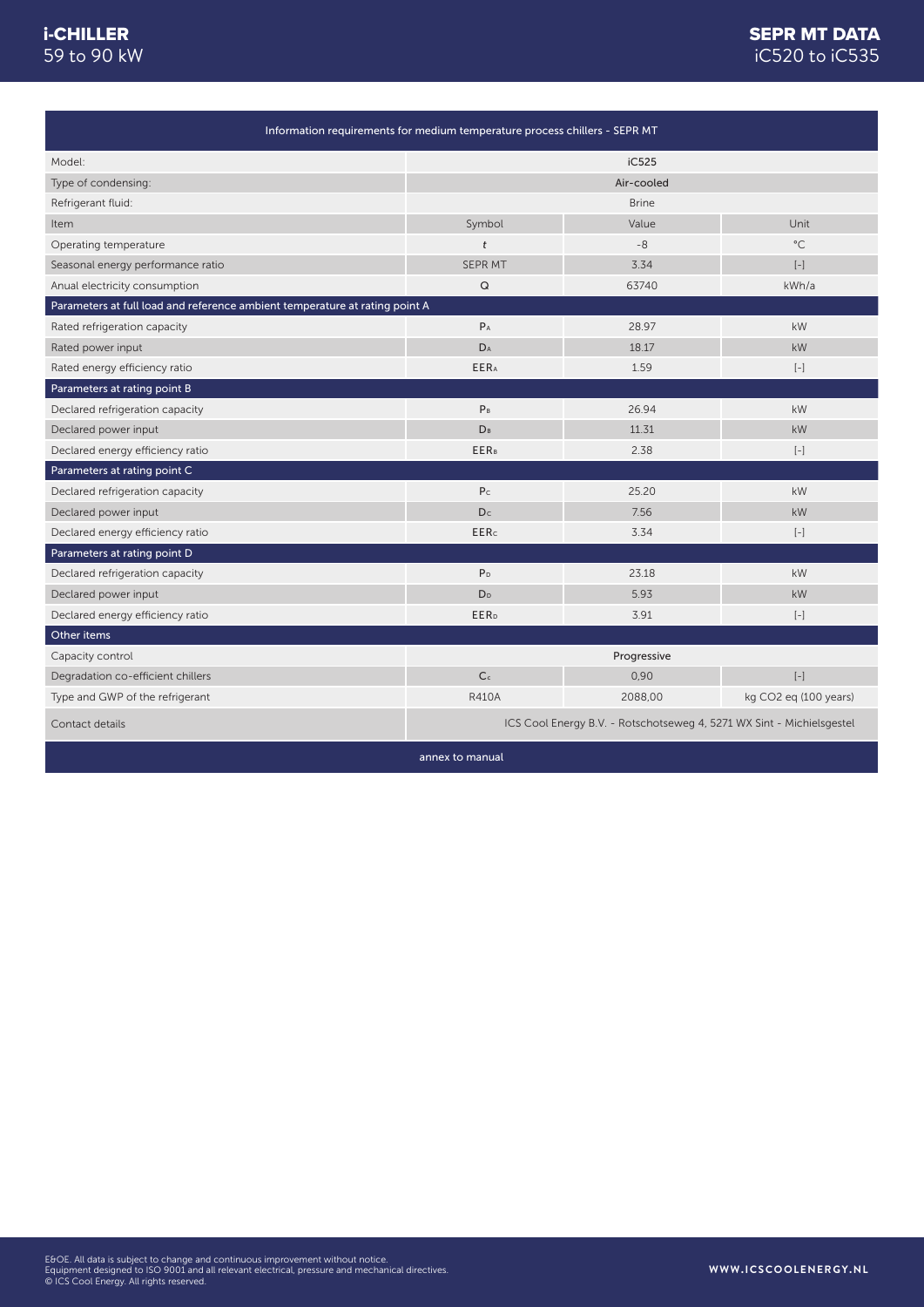# iC520 to iC535 **SEPR MT DATA**

| Information requirements for medium temperature process chillers - SEPR MT  |                         |                                                                       |                                                                                                                                                                                                                                                      |  |
|-----------------------------------------------------------------------------|-------------------------|-----------------------------------------------------------------------|------------------------------------------------------------------------------------------------------------------------------------------------------------------------------------------------------------------------------------------------------|--|
| Model:                                                                      |                         | iC530                                                                 |                                                                                                                                                                                                                                                      |  |
| Type of condensing:                                                         |                         | Air-cooled                                                            |                                                                                                                                                                                                                                                      |  |
| Refrigerant fluid:                                                          |                         | <b>Brine</b>                                                          |                                                                                                                                                                                                                                                      |  |
| Item                                                                        | Symbol                  | Value                                                                 | Unit                                                                                                                                                                                                                                                 |  |
| Operating temperature                                                       | t                       | $-8$                                                                  | $^{\circ}$ C                                                                                                                                                                                                                                         |  |
| Seasonal energy performance ratio                                           | <b>SEPR MT</b>          | 3.04                                                                  | $\left[ -\right]$                                                                                                                                                                                                                                    |  |
| Anual electricity consumption                                               | Q                       | 82140                                                                 | kWh/a                                                                                                                                                                                                                                                |  |
| Parameters at full load and reference ambient temperature at rating point A |                         |                                                                       |                                                                                                                                                                                                                                                      |  |
| Rated refrigeration capacity                                                | $P_A$                   | 34.07                                                                 | kW                                                                                                                                                                                                                                                   |  |
| Rated power input                                                           | DA                      | 20.30                                                                 | kW                                                                                                                                                                                                                                                   |  |
| Rated energy efficiency ratio                                               | <b>EERA</b>             | 1.68                                                                  | $\left[ -\right] % \includegraphics[width=0.9\textwidth]{images/TrDiag-Architecture.png} % \caption{The first two different values of $x$ in the unit cell. The second two different values of $x$ in the unit cell.} \label{TrDiag-Architecture} %$ |  |
| Parameters at rating point B                                                |                         |                                                                       |                                                                                                                                                                                                                                                      |  |
| Declared refrigeration capacity                                             | P <sub>B</sub>          | 31.69                                                                 | kW                                                                                                                                                                                                                                                   |  |
| Declared power input                                                        | <b>DB</b>               | 13.40                                                                 | <b>kW</b>                                                                                                                                                                                                                                            |  |
| Declared energy efficiency ratio                                            | <b>EER</b> <sub>B</sub> | 2.37                                                                  | $[-]$                                                                                                                                                                                                                                                |  |
| Parameters at rating point C                                                |                         |                                                                       |                                                                                                                                                                                                                                                      |  |
| Declared refrigeration capacity                                             | P <sub>C</sub>          | 29.65                                                                 | kW                                                                                                                                                                                                                                                   |  |
| Declared power input                                                        | D <sub>c</sub>          | 9.59                                                                  | kW                                                                                                                                                                                                                                                   |  |
| Declared energy efficiency ratio                                            | <b>EERc</b>             | 3.09                                                                  | $\left[ -\right]$                                                                                                                                                                                                                                    |  |
| Parameters at rating point D                                                |                         |                                                                       |                                                                                                                                                                                                                                                      |  |
| Declared refrigeration capacity                                             | P <sub>D</sub>          | 26.70                                                                 | kW                                                                                                                                                                                                                                                   |  |
| Declared power input                                                        | D <sub>D</sub>          | 7.93                                                                  | kW                                                                                                                                                                                                                                                   |  |
| Declared energy efficiency ratio                                            | <b>EER</b> <sub>D</sub> | 3.37                                                                  | $[-]$                                                                                                                                                                                                                                                |  |
| Other items                                                                 |                         |                                                                       |                                                                                                                                                                                                                                                      |  |
| Capacity control                                                            |                         | Progressive                                                           |                                                                                                                                                                                                                                                      |  |
| Degradation co-efficient chillers                                           | C <sub>c</sub>          | 0,90                                                                  | $\left[ -\right] % \begin{minipage}[b]{.45\linewidth} \centering \includegraphics[width=\textwidth]{figs/fig_4b}% \caption{The average number of times in the left and right.} \label{fig:7} \end{minipage}%$                                        |  |
| Type and GWP of the refrigerant                                             | <b>R410A</b>            | 2088,00                                                               | kg CO2 eg (100 years)                                                                                                                                                                                                                                |  |
| Contact details                                                             |                         | ICS Cool Energy B.V. - Rotschotseweg 4, 5271 WX Sint - Michielsgestel |                                                                                                                                                                                                                                                      |  |